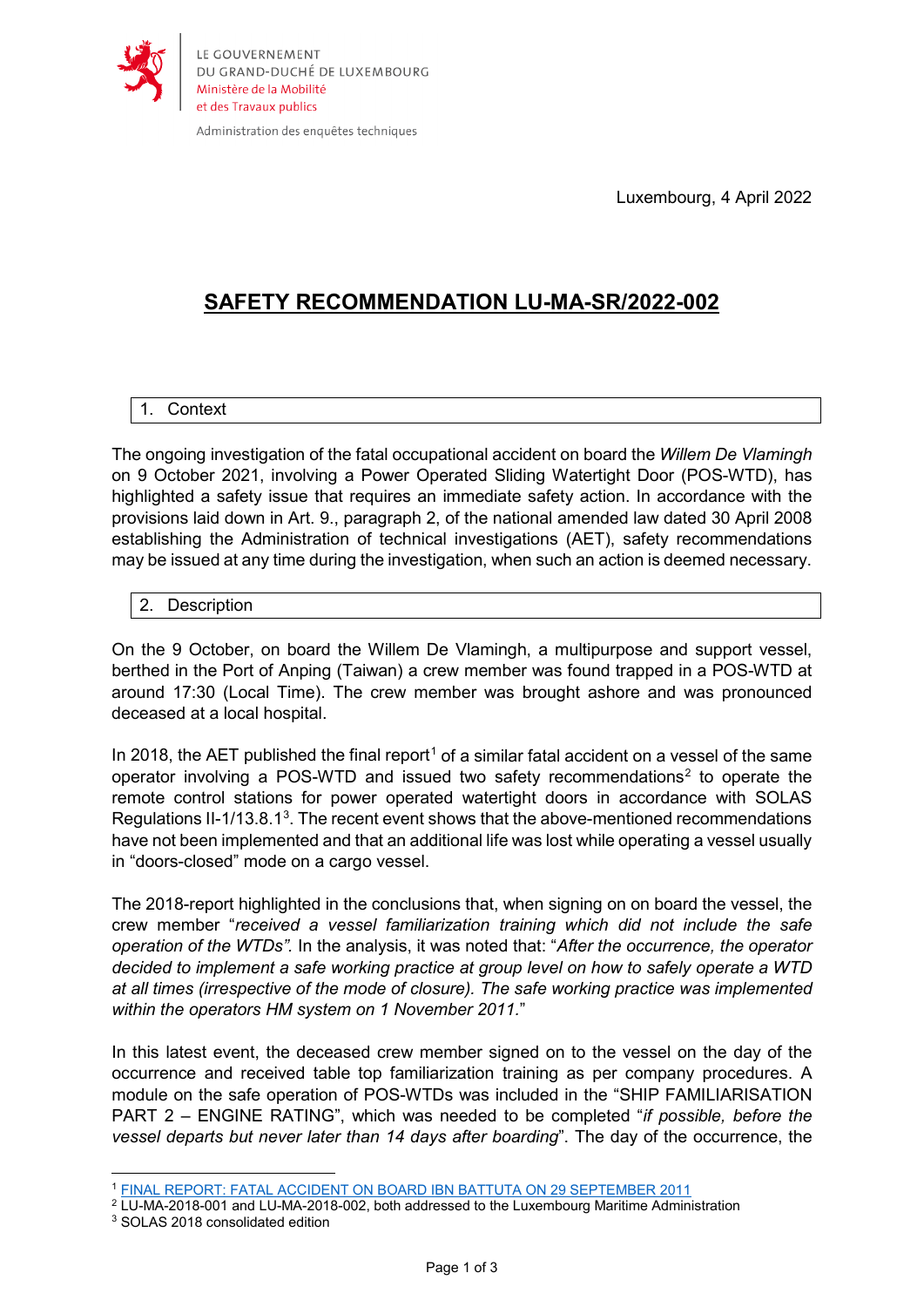deceased crew member had not received familiarization training on the safe operation of POS-WTDs prior to his first shift, which was due to start at 18:00 LT (night shift). On his way to the engine control room to start his first shift and supposedly on his first passage of WTD4, he got stuck and died later that day in a hospital.

Part 2 of the familiarization training had multiple references related to POS-WTDs. However, a hands-on training module which included the actual operation of this type of door was not part of the training.

3. Objective

The "doors closed" mode is to be seen as an emergency mode with the objective to close all power operated watertight doors within a reasonable timeframe, 60 s in accordance with SOLAS Regulation II-1/13.7.1.6 , and thus limit the consequences in case of a flooding. On passenger ships, the use of this mode shall only be limited to an emergency or for testing purposes. Usually operating in '"doors closed" mode exposes the crew members to a potential risk on every passage of a POS-WTD. In the present case, the decision to operate in this mode had been taken at highest management level and can be seen as a transfer of responsibility from the bridge (in case of an emergency) to the crew member operating the door (on a daily basis). Once the closing of the door has been remotely triggered, it can only be reverted by appropriate use of the local control handle. The installed POS-WTDs have no safety guards to detect a potential object or obstacle obstructing the door opening and to eventually stop the door from closing.

In order to highlight the risks related to the operation of POS-WTDs on board a vessel, regardless of the operating mode, it is essential to familiarize crew members with all the particulars of this type of door. When usually operating in "doors closed" mode, the familiarization training shall take place on the first day of the sign-on of a new crew member aboard the vessel and shall include the hands-on operation of a POS-WTD in accordance with the operator's procedures. Multiple scenarios, reflecting the different door operating modes, their recognition and the related risks shall also be covered. On vessels usually operating in "local control" mode, the familiarization training shall be completed within a reasonable time upon sign-on and before the next switch to "doors closed" mode for testing purposes. Visitors shall also be considered as there have been accidents with power operated doors involving persons not being part of the crew.

## 4. Safety recommendation

The operation of power operated sliding watertight doors on a vessel, especially in "doors closed" mode, exposes crew members to latent risks. It is therefore important to familiarize crew members with the safe operation of POS-WTDs at the earlies possible time when they sign on to a vessel and before their first use of a POS-WTD.

*The AET recommends to the Luxembourg Maritime Administration:*

**To mandate, on vessels with power operated sliding watertight doors (POS-WTD) registered on the Luxembourg Merchant Fleet register, a dedicated familiarization training on the safe operation of POS-WTDs in accordance with the following requirements:**

**1. For new crew members on vessels usually operating in "doors closed" mode, the familiarization training on the safe operation of POS-WTDs shall be completed on their first day on the vessel and before their first shift;**